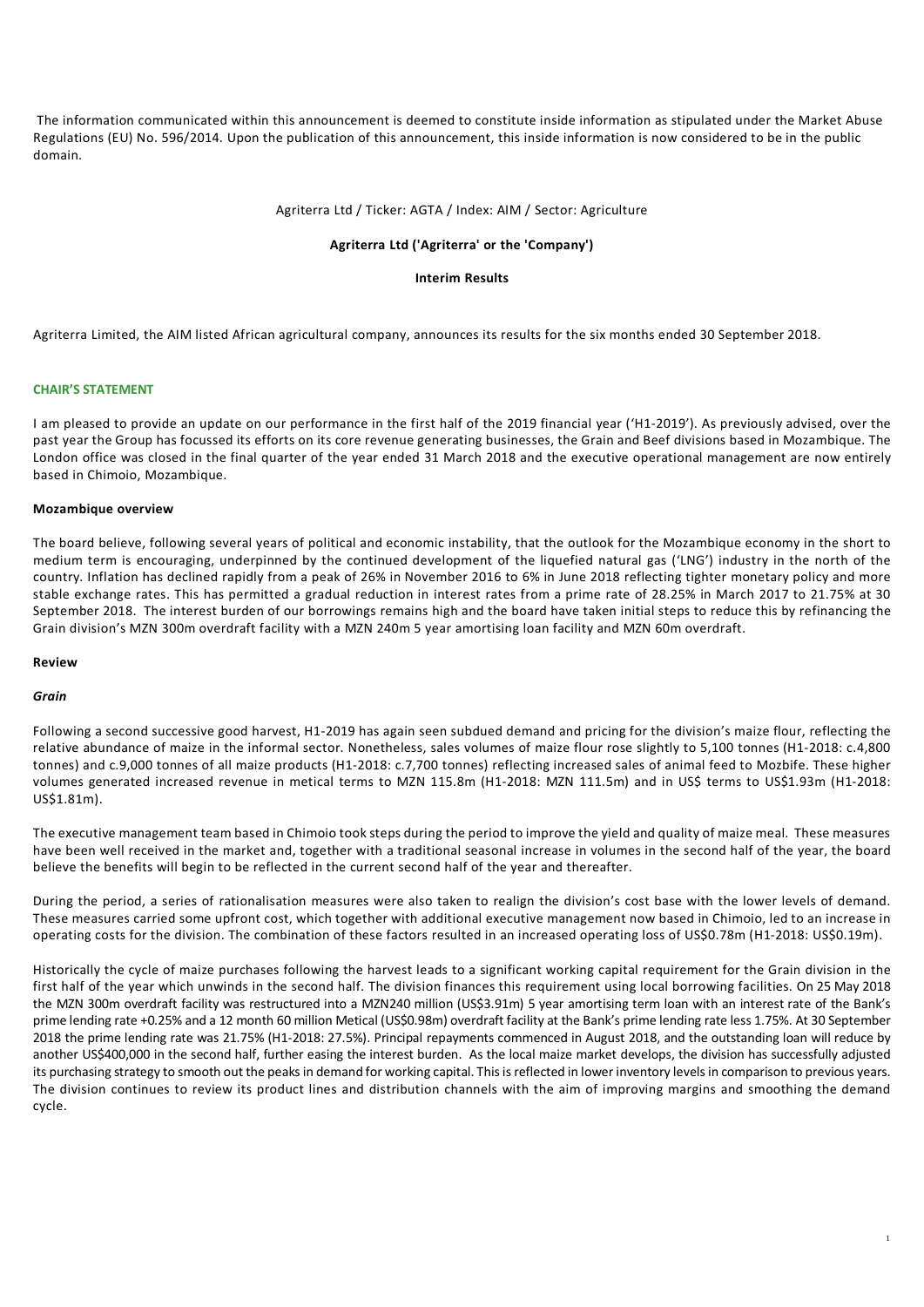## *Beef*

The outbreak of foot and mouth in Mozambique in February 2018 severely curtailed the movement in cattle and limited the division's ability to increase the pipeline of cattle in the feedlot, and throughput to the abattoir. Although restrictions have been removed in some areas, access to the main buying areas remains limited. Strict bio-security measures are in force at the feedlot and the Dombe ranch and the operation has remained disease free.

Notwithstanding the impact of the outbreak, revenue for the period increased to US\$2.6m (H1-2018: US\$2.3m). The measures taken in the prior year to improve efficiencies of forage cropping and the introduction of pelletised animal feed sourced from the Grain division, has led to significantly improved performance in the feedlot. Together with the full benefit from the rationalisation of the division's ranching operations in the previous year, the division reported a significant reduction in its operating loss to US\$89,000 (H1-2018: US\$777,000).

## **Results**

Group revenue for the half-year ended 30 September 2018 increased 9% to US\$4.1m (H1-2018: US\$3.8m). As a result of an improved trading performance and a fall in central operating costs, the Group operating loss fell 65% to US\$0.7m (H1-2018: US\$2.1m). After an interest charge of US\$0.5m (H1-2018: US\$0.5m) the loss after tax attributable to shareholders was US\$1.3m (H1-2018: US\$2.7m). After an increase in inventories of US\$0.8m in the half year under review, net debt at 30 September 2018 was US\$2.6m (31 March 2018: US\$ 0.7m).

### **Outlook**

The cash investment from Magister Investments Limited and the support of the board has enabled the executive operational management team based in Chimoio to focus on developing the Beef and Grain divisions into profitable and sustainable businesses. Significant progress has been made over the last year, as reflected in these interim results, and I look forward to further progress in the second half.

**CSO Havers Chair 20 December 2018**

## **FOR FURTHER INFORMATION PLEASE VISIT WWW.AGRITERRA-LTD.COM OR CONTACT:**

| <b>Agriterra Limited</b> |                            | <b>Cantor Fitzgerald Europe</b> |                           |
|--------------------------|----------------------------|---------------------------------|---------------------------|
| Caroline Havers          | Caroline@agriterra-ltd.com | David Foreman                   | Tel: +44 (0) 20 7894 7000 |
|                          |                            |                                 |                           |
|                          |                            |                                 |                           |

2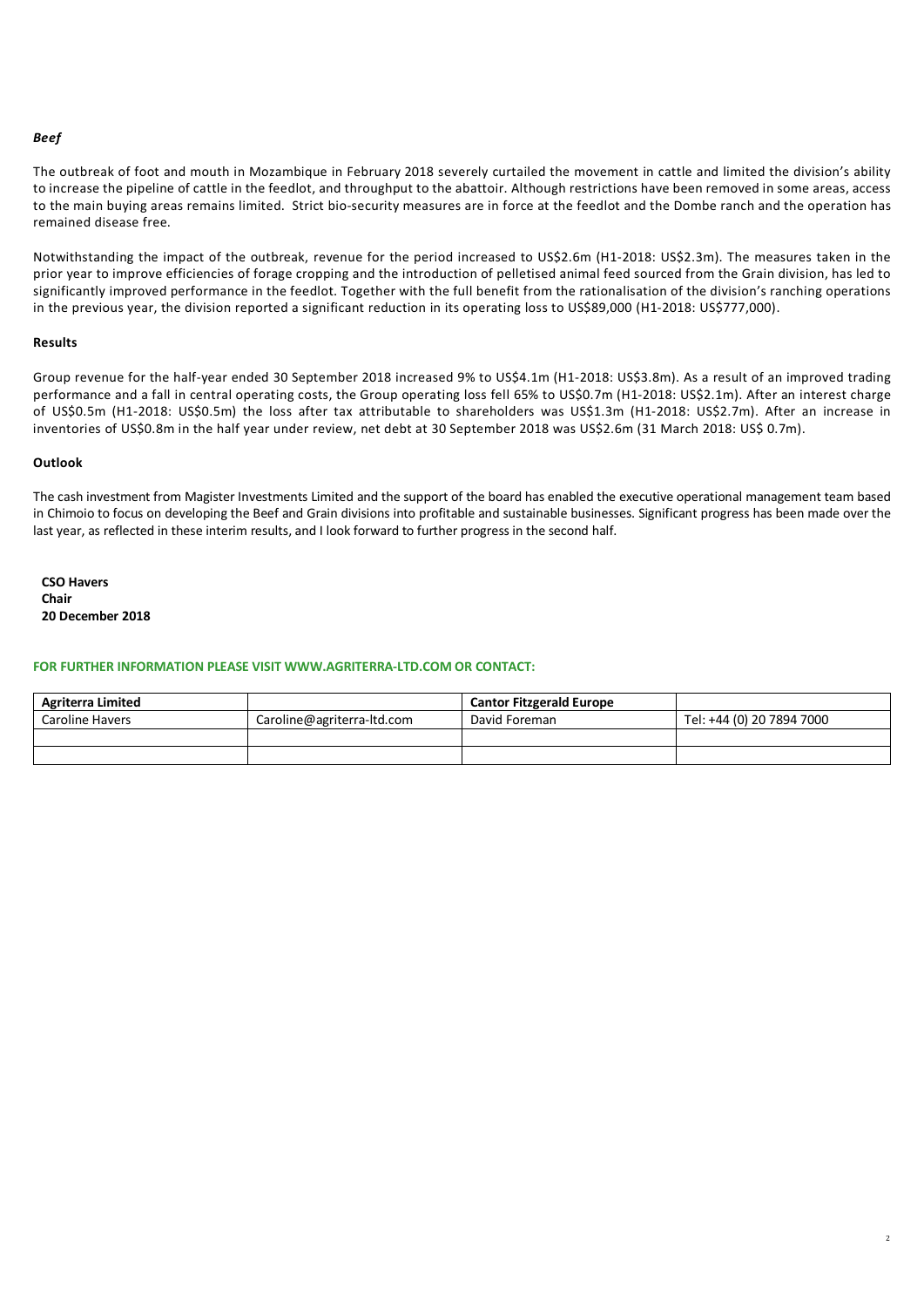# **CONSOLIDATED INCOME STATEMENT**

|                                                                                            |             | 6 months         | 6 months     | Year     |
|--------------------------------------------------------------------------------------------|-------------|------------------|--------------|----------|
|                                                                                            |             | ended            | ended        | ended    |
|                                                                                            |             | 30 September     | 30 September | 31 March |
|                                                                                            |             | 2018             | 2017         | 2018     |
|                                                                                            |             | <b>Unaudited</b> | Unaudited    | Audited  |
|                                                                                            | <b>Note</b> | \$000            | \$000        | \$000    |
| <b>CONTINUING OPERATIONS</b>                                                               |             |                  |              |          |
| Revenue                                                                                    | 3           | 4,134            | 3,781        | 9,222    |
| Cost of sales                                                                              |             | (3, 424)         | (3, 194)     | (8, 184) |
| Gross profit                                                                               |             | 710              | 587          | 1,038    |
| Increase in value of biological assets                                                     |             | 262              | 306          | 510      |
| Operating expenses                                                                         |             | (1,705)          | (3,017)      | (5,506)  |
| <b>Operating loss</b>                                                                      |             | (733)            | (2, 124)     | (3,958)  |
| Net finance costs                                                                          | 4           | (519)            | (495)        | (1,084)  |
| Loss before taxation                                                                       |             | (1, 252)         | (2,619)      | (5,042)  |
| Taxation                                                                                   |             |                  | (4)          | (4)      |
| Loss for the period from continuing operations                                             | 3           | (1, 252)         | (2,623)      | (5,046)  |
| <b>DISCONTINUED OPERATIONS</b>                                                             |             |                  |              |          |
| Loss for the period from discontinued operations                                           |             |                  | (35)         | (38)     |
| Loss for the period attributable to owners of the Company                                  |             | (1, 252)         | (2,658)      | (5,084)  |
| <b>LOSS PER SHARE</b>                                                                      |             |                  |              |          |
| Basic and diluted loss per share from continuing operations - US Cents                     | 5           | (5.9)            | (22.8)       | (30.9)   |
| Basic and diluted loss per share from continuing and discontinued<br>operations - US Cents | 5           | (5.9)            | (23.1)       | (31.1)   |

## **CONSOLIDATED STATEMENT OF COMPREHENSIVE INCOME**

|                                                                        | 6 months         | 6 months     | Year     |
|------------------------------------------------------------------------|------------------|--------------|----------|
|                                                                        | ended            | ended        | ended    |
|                                                                        | 30 September     | 30 September | 31 March |
|                                                                        | 2018             | 2017         | 2018     |
|                                                                        | <b>Unaudited</b> | Unaudited    | Audited  |
|                                                                        | \$000            | \$000        | \$000    |
| Loss for the period                                                    | (1,252)          | (2,658)      | (5,084)  |
| Items that may be reclassified subsequently to profit or loss:         |                  |              |          |
| Foreign exchange translation differences                               | 157              | 543          | 764      |
| Items reclassified to profit or loss in the period:                    |                  |              |          |
| Foreign exchange differences on disposal, liquidation or winding-up of |                  |              |          |
| subsidiary companies                                                   |                  | 158          |          |
| Other comprehensive income for the period                              | 157              | 701          | 764      |
| Total comprehensive income for the period attributable to owners of    |                  |              |          |
| the Company                                                            | (1,095)          | (1,957)      | (4,320)  |
|                                                                        |                  |              |          |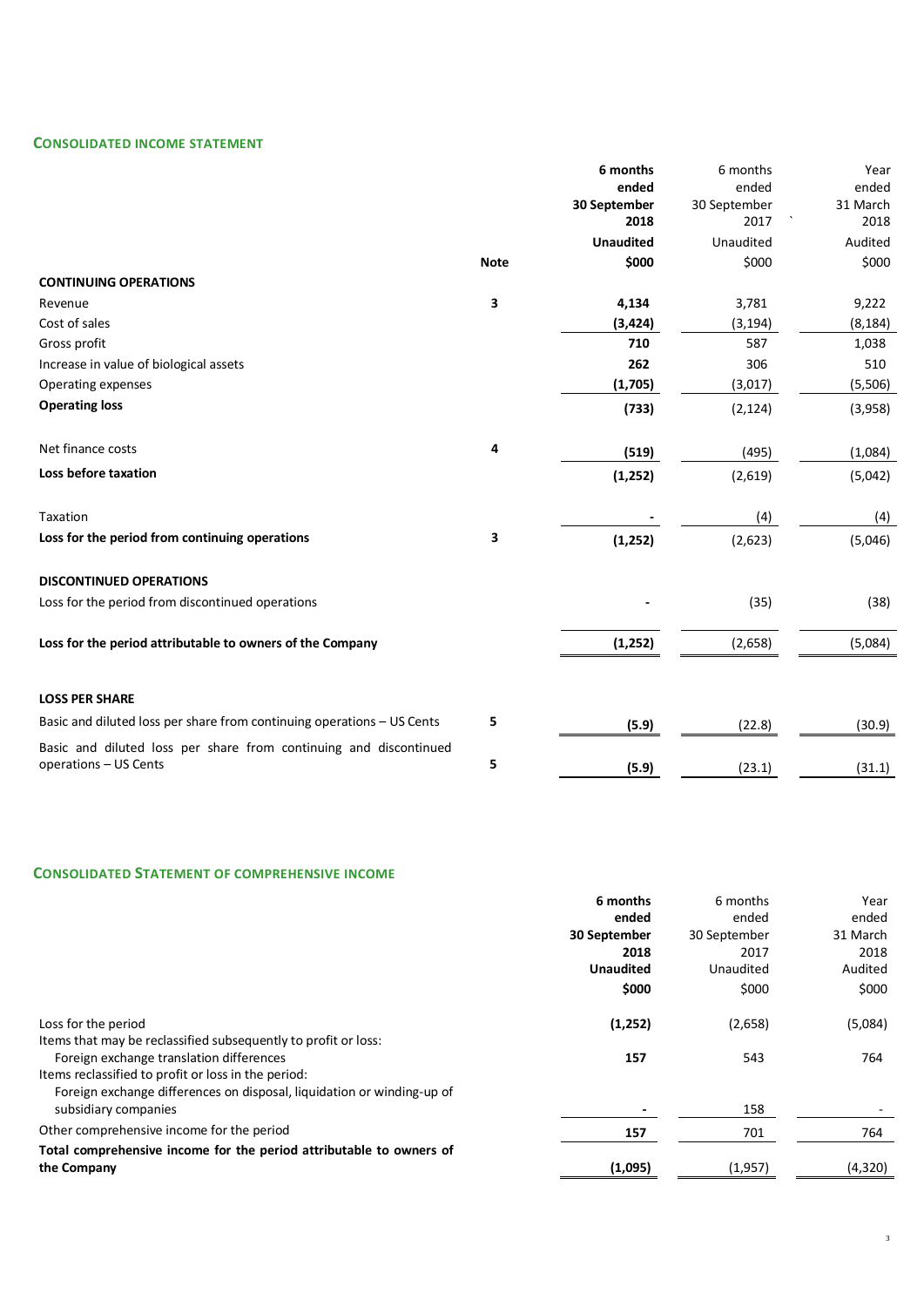## **CONSOLIDATED STATEMENT OF FINANCIAL POSITION**

|                                                     |                         | 30 September             | 30 September      | 31 March        |
|-----------------------------------------------------|-------------------------|--------------------------|-------------------|-----------------|
|                                                     |                         | 2018<br><b>Unaudited</b> | 2017<br>Unaudited | 2018<br>Audited |
|                                                     | <b>Note</b>             | \$000                    | \$000             | \$000           |
| <b>Non-current assets</b>                           |                         |                          |                   |                 |
| Property, plant and equipment                       |                         | 6,436                    | 6,381             | 6,315           |
| Interests in associates                             |                         |                          | 4                 |                 |
|                                                     |                         | 6,436                    | 6,385             | 6,315           |
| <b>Current assets</b>                               |                         |                          |                   |                 |
| <b>Biological assets</b>                            |                         | 818                      | 1,048             | 1,137           |
| Inventories                                         |                         | 1,690                    | 3,187             | 938             |
| Trade and other receivables                         |                         | 1,268                    | 828               | 1,096           |
| Assets classified as held for sale                  |                         |                          | 19                | 19              |
| Cash and cash equivalents                           |                         | 2,818                    | 4,447             | 3,541           |
|                                                     |                         | 6,594                    | 9,529             | 6,731           |
| <b>Total assets</b>                                 |                         | 13,030                   | 15,914            | 13,046          |
| <b>Current liabilities</b>                          |                         |                          |                   |                 |
| Borrowings                                          | 6                       | 2,367                    | 4,673             | 4,235           |
| Trade and other payables                            |                         | 376                      | 536               | 469             |
|                                                     |                         | 2,743                    | 5,209             | 4,704           |
| Net current assets                                  |                         | 3,851                    | 4,320             | 2,027           |
|                                                     |                         |                          |                   |                 |
| <b>Non-current liabilities</b>                      |                         |                          |                   |                 |
| Borrowings                                          | 6                       | 3,040                    |                   |                 |
| <b>Total liabilities</b>                            |                         | 5,783                    | 5,209             | 4,704           |
|                                                     |                         |                          |                   |                 |
| Net assets                                          |                         | 7,247                    | 10,705            | 8,342           |
|                                                     |                         |                          |                   |                 |
| Share capital                                       | $\overline{\mathbf{z}}$ | 3,373                    | 3,373             | 3,373           |
| Share premium                                       |                         | 151,442                  | 151,442           | 151,442         |
| Share based payments reserve                        |                         | 1,988                    | 1,988             | 1,988           |
| Translation reserve                                 |                         | (16, 580)                | (16, 800)         | (16, 737)       |
| <b>Accumulated losses</b>                           |                         | (132, 976)               | (129, 298)        | (131, 724)      |
| Equity attributable to equity holders of the parent |                         | 7,247                    | 10,705            | 8,342           |

The unaudited condensed consolidated financial statements of Agriterra Limited for the 6 months ended 30 September 2018 were approved by the Board of Directors and authorised for issue on 20 December 2018. Signed on behalf of the Board of Directors:

4

**CSO Havers Chair**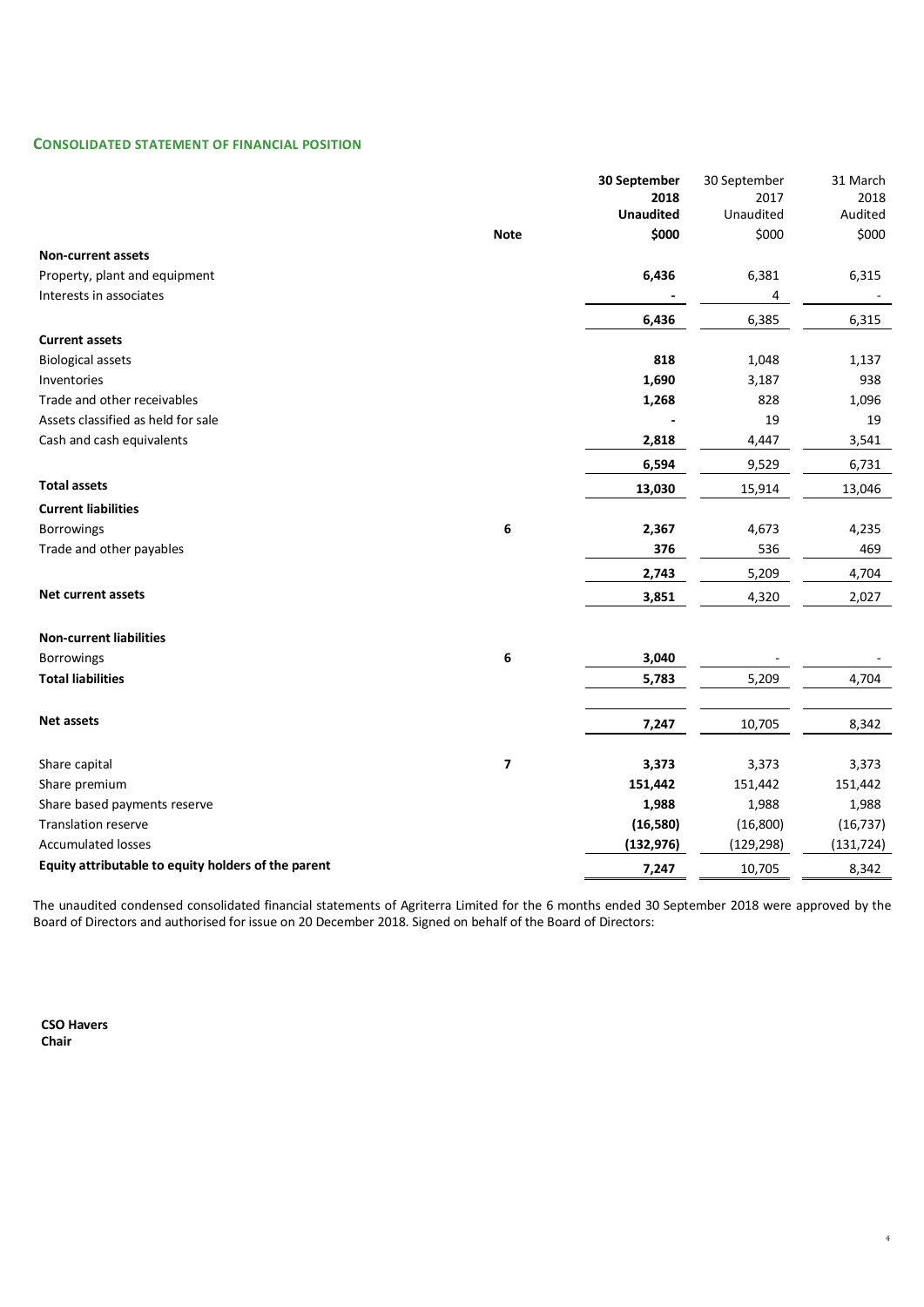## **CONSOLIDATED CASH FLOW STATEMENT**

|                                                                                            |             | 6 months         | 6 months       | Year     |
|--------------------------------------------------------------------------------------------|-------------|------------------|----------------|----------|
|                                                                                            |             | ended            | ended          | ended    |
|                                                                                            |             | 30 September     | 30 September   | 31 March |
|                                                                                            |             | 2018             | 2017           | 2018     |
|                                                                                            | <b>Note</b> | <b>Unaudited</b> | Unaudited      | Audited  |
|                                                                                            |             | \$000            | \$000          | \$000    |
| Loss before tax for the period from continuing operations                                  |             | (1, 252)         | (2,619)        | (5,042)  |
| Adjustments for:                                                                           |             |                  |                |          |
| Depreciation                                                                               |             | 178              | 247            | 490      |
| Profit on disposal of property, plant and equipment                                        |             | (122)            | (79)           | (87)     |
| Share based payment expense                                                                |             |                  | 3              | 3        |
| Foreign exchange loss                                                                      |             | (188)            | 79             | (181)    |
| Increase in value of biological assets                                                     |             | (262)            | (306)          | (510)    |
| Net decrease in biological assets held for slaughter purposes                              |             | 599              | 53             | 194      |
| Finance costs                                                                              |             | 467              | 501            | 1,097    |
| Interest received                                                                          |             |                  | (6)            | (13)     |
| Impairment of non-current asset                                                            |             |                  | $\blacksquare$ | 4        |
| Operating cash flows before movements in working capital                                   |             | (580)            | (2, 127)       | (4,045)  |
| (Increase) / decrease in inventories                                                       |             | (765)            | (1,829)        | 481      |
| (Increase) / decrease in trade and other receivables                                       |             | (86)             | 824            | 772      |
| Decrease in trade and other payables                                                       |             | (61)             | (180)          | (297)    |
| Cash used in operating activities by continuing operations                                 |             | (1, 492)         | (3,312)        | (3,089)  |
| Corporation tax paid                                                                       |             |                  | (4)            | (4)      |
| Interest received                                                                          |             |                  | 6              | 13       |
| Net cash used in operating activities by continuing operations                             |             | (1, 492)         | (3, 310)       | (3,080)  |
| Net cash used in operating activities by discontinued operations                           |             |                  | (47)           | (38)     |
| Net cash used by operating activities                                                      |             | (1, 492)         | (3, 357)       | (3, 118) |
| Cash flows from investing activities                                                       |             |                  |                |          |
| Proceeds from disposal of subsidiaries net of costs and cash balances disposed of          |             |                  | 474            | 476      |
| Proceeds from disposal of property, plant and equipment, net of expenses incurred          |             | 142              | 223            | 232      |
| Acquisition of property, plant and equipment                                               |             | (47)             | (11)           | (116)    |
| Net cash from investing activities                                                         |             | 95               | 686            | 592      |
|                                                                                            |             |                  |                |          |
| Cash flow from financing activities                                                        |             |                  |                |          |
| Proceeds from the issue of new Ordinary Shares net of expenses                             | 7           |                  | 4,233          | 4,233    |
| Finance costs                                                                              | 4           | (467)            | (501)          | (1,097)  |
| Net (repayment) / draw down of overdraft                                                   | 6           | (2,821)          | 1,765          | 1,506    |
| Net drawdown / (repayment) of term loans                                                   | 6           | 3,958            | (851)          | (1,035)  |
| Net cash from financing activities from continuing operations                              |             | 670              | 4,646          | 3,607    |
|                                                                                            |             |                  |                |          |
| Net (decrease) / increase in cash and cash equivalents                                     |             | (727)            | 1,975          | 1,081    |
| Effect of exchange rates on cash and cash equivalents including discontinued<br>operations |             | 4                | 47             | 35       |
| Cash and cash equivalents at beginning of period                                           |             | 3,541            | 2,425          | 2,425    |
| Cash and cash equivalents at end of period                                                 |             | 2,818            | 4,447          | 3,541    |
|                                                                                            |             |                  |                |          |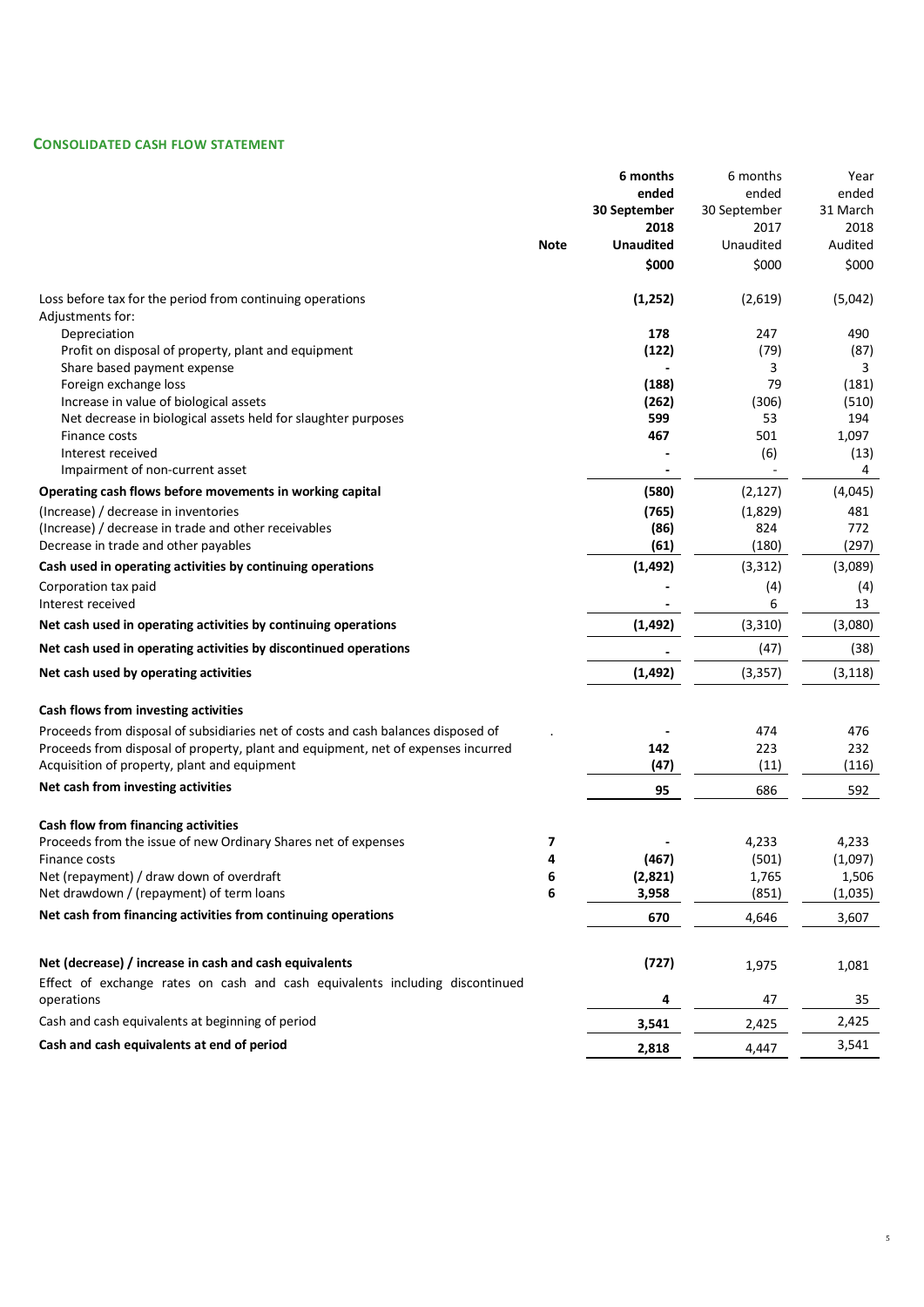## **1. GENERAL INFORMATION**

Agriterra Limited ('Agriterra' or the 'Company') and its subsidiaries (together the 'Group') is focussed on the agricultural sector in Africa. Agriterra is a non-cellular company limited by shares incorporated and domiciled in Guernsey, Channel Islands. The address of its registered office is Richmond House, St Julians Avenue, St Peter Port, Guernsey GY1 1GZ.

The Company's Ordinary Shares are quoted on the AIM Market of the London Stock Exchange ('AIM').

The unaudited condensed consolidated financial statements have been prepared in US Dollars ('US\$' or '\$') as this is the currency of the primary economic environment in which the Group operates.

### **2. BASIS OF PREPARATION**

The condensed consolidated financial statements of the Group for the 6 months ended 30 September 2018 (the 'H1-2019 financial statements'), which are unaudited and have not been reviewed by the Company's auditor, have been prepared in accordance with the International Financial Reporting Standards ('IFRS'), as adopted by the European Union, accounting policies adopted by the Group and set out in the annual report for the year ended 31 March 2018 (available at www.agriterra-ltd.com). The Group does not anticipate any significant change in these accounting policies for the year ended 31 March 2019. References to 'IFRS' hereafter should be construed as references to IFRSs as adopted by the EU.

This interim report has been prepared to comply with the requirements of the AIM Rules of the London Stock Exchange (the 'AIM Rules'). In preparing this report, the Group has adopted the guidance in the AIM Rules for interim accounts which do not require that the interim condensed consolidated financial statements are prepared in accordance with IAS 34, *'Interim financial reporting'*. Whilst the financial figures included in this report have been computed in accordance with IFRSs applicable to interim periods, this report does not contain sufficient information to constitute an interim financial report as that term is defined in IFRSs.

The financial information contained in this report also does not constitute statutory accounts under the Companies (Guernsey) Law 2008, as amended. The financial information for the year ended 31 March 2018 is based on the statutory accounts for the period then ended. The auditors reported on those accounts. Their report was unqualified and referred to going concern as a key audit matter.

The H1-2019 financial statements have been prepared in accordance with the IFRS principles applicable to a going concern, which contemplate the realisation of assets and liquidation of liabilities during the normal course of operations. Having carried out a going concern review in preparing the H1- 2018 financial statements, the Directors have concluded that there is a reasonable basis to adopt the going concern principle.

### <span id="page-5-0"></span>**3. SEGMENT INFORMATION**

The board consider that the Group's operating activities during the period comprised the segments of Grain and Beef, undertaken in Africa. The Group disposed of its Cocoa activities in the comparative period. In addition, the Group has certain other unallocated expenditure, assets and liabilities, either located in Africa or held as support for the Africa operations.

The following is an analysis of the Group's revenue and results by operating segment:

| 6 months ended 30 September 2018 - Unaudited   | Grain<br>\$000 | <b>Beef</b><br>\$000 | Unallo-<br>cated<br>\$000 | Elimina-<br>tions<br>\$000 | <b>Total</b><br>\$000 |
|------------------------------------------------|----------------|----------------------|---------------------------|----------------------------|-----------------------|
| Revenue                                        |                |                      |                           |                            |                       |
| External sales <sup>(2)</sup>                  | 1,549          | 2,585                |                           |                            | 4,134                 |
| Inter-segment sales <sup>(1)</sup>             | 385            |                      |                           | (385)                      |                       |
|                                                | 1,934          | 2,585                | $\overline{\phantom{a}}$  | (385)                      | 4,134                 |
| Segment results                                |                |                      |                           |                            |                       |
| - Operating loss                               | (322)          | (89)                 | (322)                     |                            | (733)                 |
| - Interest expense                             | (467)          | (52)                 |                           |                            | (519)                 |
| Loss before tax                                | (789)          | (141)                | (322)                     | $\overline{\phantom{a}}$   | (1, 252)              |
| Income tax                                     |                | -                    |                           |                            |                       |
| Loss for the period from continuing operations | (789)          | (141)                | (322)                     |                            | (1, 252)              |

6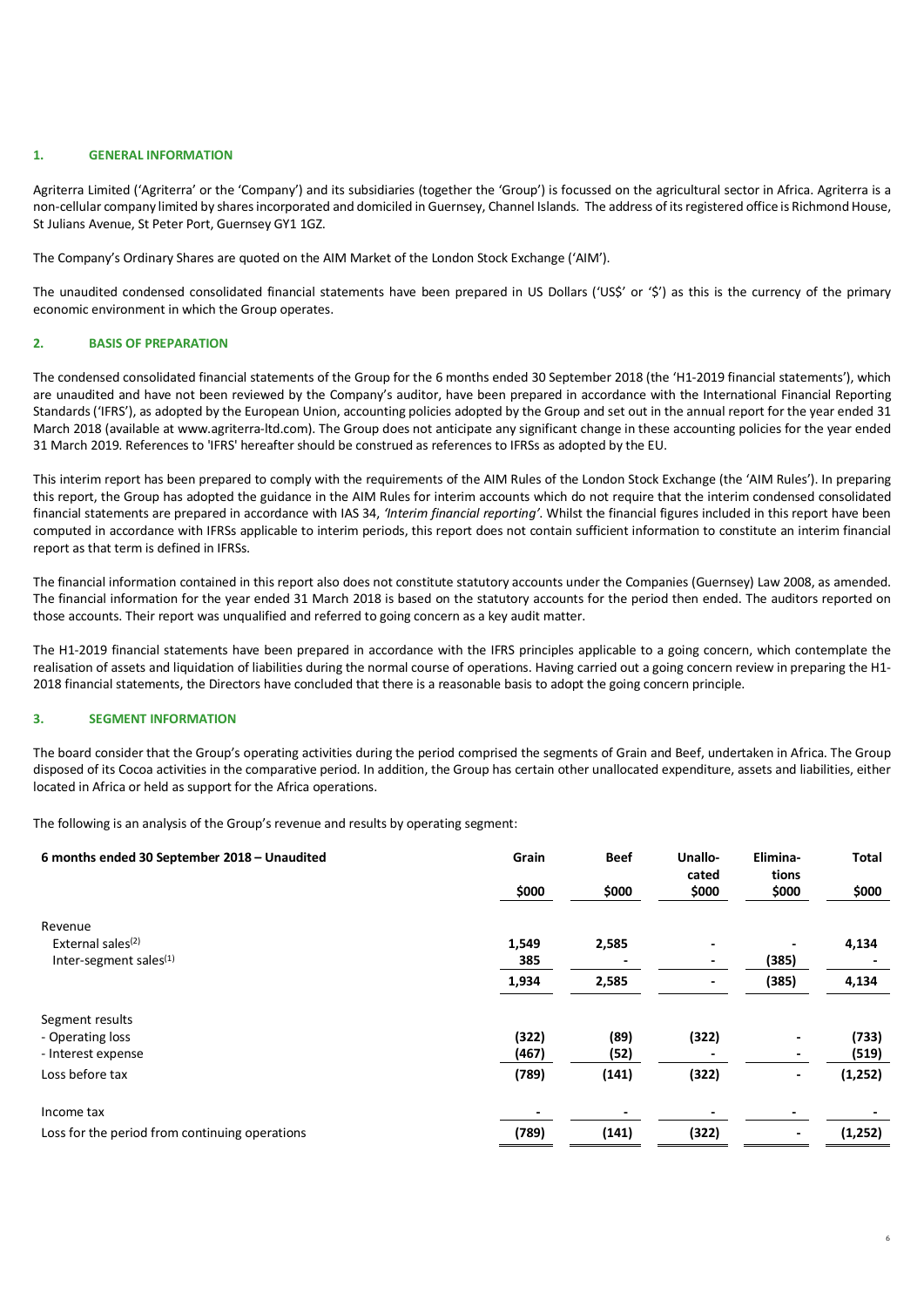| 6 months ended 30 September 2017 - Unaudited                        | Grain          | <b>Beef</b>      | Cocoa | Unallo-<br>cated | Discon-<br>tinued $(3)$ | Elimina-<br>tions            | Total              |
|---------------------------------------------------------------------|----------------|------------------|-------|------------------|-------------------------|------------------------------|--------------------|
|                                                                     | \$000          | \$000            | \$000 | \$000            | \$000                   | \$000                        | \$000              |
| Revenue                                                             |                |                  |       |                  |                         |                              |                    |
| External sales <sup>(2)</sup><br>Inter-segment sales(1)             | 1,520<br>289   | 2,261            | 9     |                  | (9)                     | (289)                        | 3,781              |
|                                                                     | 1,809          | 2,261            | 9     |                  | (9)                     | (289)                        | 3,781              |
| Segment results                                                     |                |                  |       |                  |                         |                              |                    |
| - Operating (loss) / profit<br>- Interest (expense) / income        | (194)<br>(404) | (777)<br>(95)    | 13    | (1, 153)<br>4    | (13)                    |                              | (2, 124)<br>(495)  |
| (Loss) / profit before tax                                          | (598)          | (872)            | 13    | (1, 149)         | (13)                    |                              | (2,619)            |
| Income tax                                                          | (2)            | (2)              |       |                  |                         |                              | (4)                |
| (Loss) / profit for the period from continuing<br>operations        | (600)          | (874)            | 13    | (1, 149)         | (13)                    |                              | (2,623)            |
| Year ended 31 March 2018 - Audited                                  | Grain          | <b>Beef</b>      | Cocoa | Unallo-<br>cated | Discon-<br>tinued $(3)$ | Elimina-<br>tions            | Total              |
|                                                                     | \$000          | \$000            | \$000 | \$000            | \$000                   | \$000                        | \$000              |
| Revenue                                                             |                |                  |       |                  |                         |                              |                    |
| External sales <sup>(2)</sup><br>Inter-segment sales <sup>(1)</sup> | 4,519<br>680   | 4,703            |       |                  |                         | (680)                        | 9,222              |
|                                                                     | 5,199          | 4,703            |       |                  |                         | (680)                        | 9,222              |
| Segment results                                                     |                |                  |       |                  |                         |                              |                    |
| - Operating (loss) / profit<br>- Interest (expense) / income        | (747)<br>(951) | (1,588)<br>(140) | (31)  | (1,630)<br>7     | 38                      |                              | (3,958)<br>(1,084) |
| (Loss) / profit before tax                                          | (1,698)        | (1,728)          | (31)  | (1,623)          | 38                      | $\blacksquare$               | (5,042)            |
| Income tax                                                          | (2)            | (2)              |       |                  |                         |                              | (4)                |
| (Loss) / profit for the period from continuing<br>operations        | (1,700)        | (1,730)          | (31)  | (1,623)          | 38                      | $\qquad \qquad \blacksquare$ | (5,046)            |

(1) Inter-segment sales are charged at prevailing market prices.<br>(2) Revenue represents sales to external customers. Sales from

(2) Revenue represents sales to external customers. Sales from the Grain and Beef divisions are principally for supply to the Mozambican market.

<sup>(3)</sup> Amounts reclassified to discontinued operations in the comparative periods relate to the Cocoa division activities and the rationalization of certain Group entities.

The segment items included within continuing operations in the consolidated income statement for the periods are as follows:

| 6 months ended 30 September 2018 - Unaudited |       | Grain       | <b>Beef</b> | Unallo-          | Elimina-          | <b>Total</b>      |       |
|----------------------------------------------|-------|-------------|-------------|------------------|-------------------|-------------------|-------|
|                                              |       |             | \$000       | \$000            | cated<br>\$000    | tions<br>\$000    | \$000 |
| Depreciation                                 |       |             | 21          | 156              |                   |                   | 177   |
| 6 months ended 30 September 2017 - Unaudited | Grain | <b>Beef</b> | Cocoa       | Unallo-<br>cated | Discon-<br>tinued | Elimina-<br>tions | Total |
|                                              | \$000 | \$000       | \$000       | \$000            | \$000             | \$000             | \$000 |
| Depreciation                                 | 79    | 168         |             |                  |                   |                   | 247   |
| Year ended 31 March 2018 - Audited           | Grain | <b>Beef</b> | Cocoa       | Unallo-<br>cated | Discon-<br>tinued | Elimina-<br>tions | Total |
|                                              | \$000 | \$000       | \$000       | \$000            | \$000             | \$000             | \$000 |
| Depreciation                                 | 152   | 338         |             |                  |                   |                   | 490   |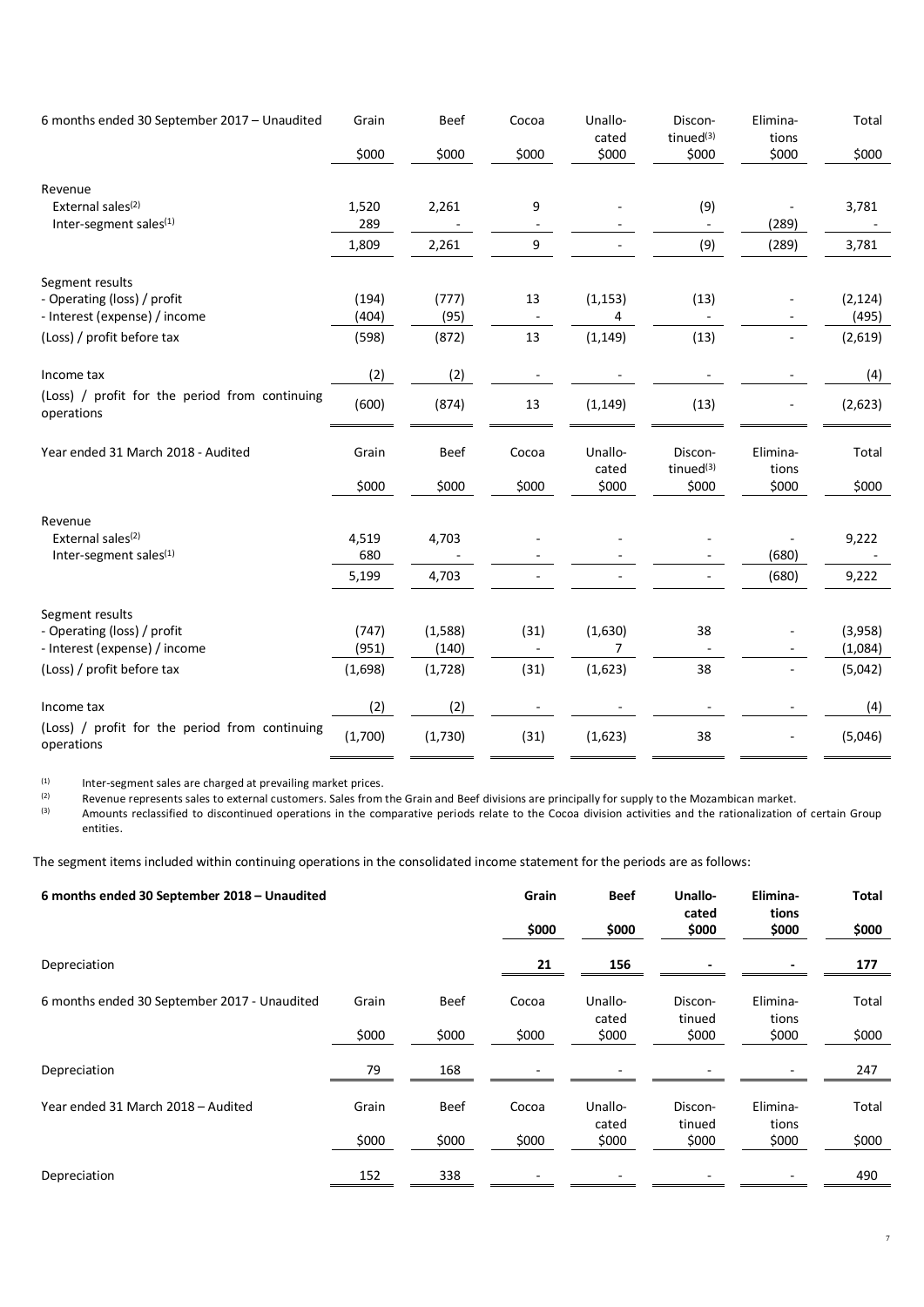**4. FINANCE COSTS**

<span id="page-7-0"></span>

|                        | 6 months         | 6 months     | Year     |
|------------------------|------------------|--------------|----------|
|                        | ended            | ended        | ended    |
|                        | 30 September     | 30 September | 31 March |
|                        | 2018             | 2017         | 2018     |
|                        | <b>Unaudited</b> | Unaudited    | Audited  |
|                        | \$000            | \$000        | \$000    |
| Interest expense:      |                  |              |          |
| <b>Bank borrowings</b> | 519              | 495          | 1,084    |

### **5. LOSS PER SHARE**

The calculation of the basic and diluted loss per share is based on the following data:

|                                                                                                                                      | 6 months         | 6 months     | Year       |
|--------------------------------------------------------------------------------------------------------------------------------------|------------------|--------------|------------|
|                                                                                                                                      | ended            | ended        | ended      |
|                                                                                                                                      | 30 September     | 30 September | 31 March   |
|                                                                                                                                      | 2018             | 2017         | 2018       |
|                                                                                                                                      | <b>Unaudited</b> | Unaudited    | Audited    |
|                                                                                                                                      | <b>US\$000</b>   | US\$000      | US\$000    |
| Loss for the year / period for the purposes of basic and diluted                                                                     |                  |              |            |
| earnings per share from continuing activities<br>Loss for the year / period for the purposes of basic and diluted                    | (1,252)          | (2,658)      | (5,046)    |
| earnings per share from discontinued activities                                                                                      |                  | (35)         | (38)       |
| Loss for the year / period for the purposes of basic and diluted<br>earnings per share attributable to equity holders of the Company | (1,252)          | (2,658)      | (5,084)    |
| Weighted average number of Ordinary Shares for the purposes of<br>basic and diluted loss per share                                   | 21,240,618       | 11,488,876   | 16,351,388 |
|                                                                                                                                      |                  |              |            |
| Basic and diluted loss per share - US cents                                                                                          | (5.9)            | (23.1)       | (31.1)     |
| Basic and diluted loss per share from continuing activities - US cents                                                               | (5.9)            | (22.8)       | (30.9)     |
| Basic and diluted loss per share from discontinued activities - US cents                                                             |                  | (0.3)        | (0.2)      |
|                                                                                                                                      |                  |              |            |

At the Annual General Meeting held on 30 November 2017, the shareholders approved a resolution to consolidate 100 existing ordinary shares of 0.1p each ("Existing Ordinary Share") into one new ordinary share of 10p each ("New Ordinary Share"). The weighted average number of ordinary shares used for the purposes of calculating loss per share for the period ending 30 September 2018, the year ending 31 March 2018 and period ending 30 September 2017, refer to New Ordinary Shares.

The Company has issued options over ordinary shares which could potentially dilute basic loss per share in the future. There is no difference between basic loss per share and diluted loss per share as the potential ordinary shares are anti-dilutive.

8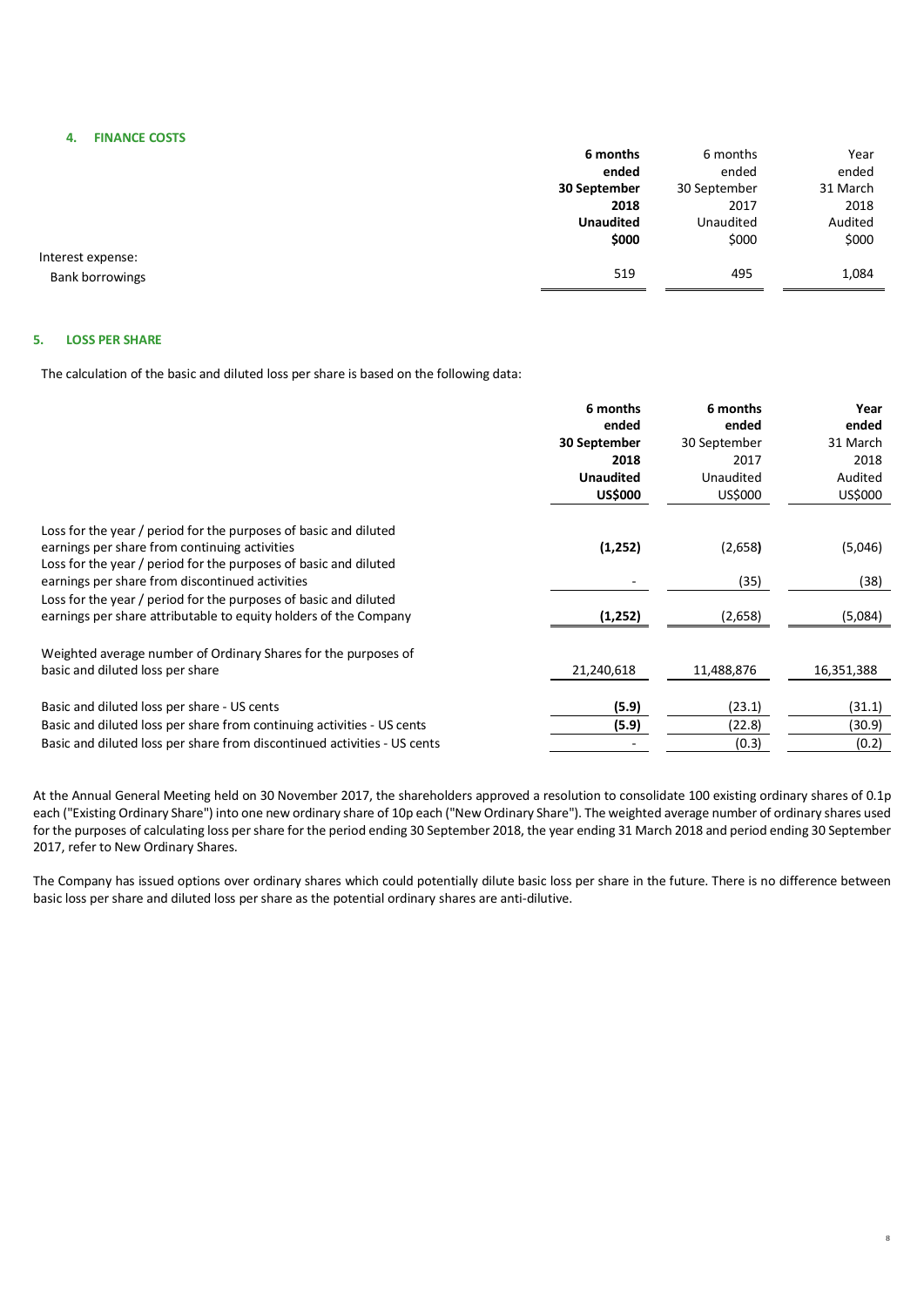### **6. BORROWINGS**

|                   | 30 September<br>2018<br><b>Unaudited</b><br>\$000 | 30 September<br>2017<br>Unaudited<br>\$000 | 31 March<br>2018<br>Audited<br>\$000 |
|-------------------|---------------------------------------------------|--------------------------------------------|--------------------------------------|
| Non-current       |                                                   |                                            |                                      |
| <b>Bank loans</b> | 3,040                                             | ٠                                          | $\overline{\phantom{a}}$             |
|                   | 3,040                                             | ۰                                          | $\overline{\phantom{a}}$             |
| Current           |                                                   |                                            |                                      |
| <b>Bank loans</b> | 793                                               | 208                                        | 50                                   |
| Bank overdraft    | 1,574                                             | 4,465                                      | 4,185                                |
|                   | 2,367                                             | 4,673                                      | 4,235                                |
|                   |                                                   |                                            |                                      |
|                   | 5,407                                             | 4,673                                      | 4,235                                |

## **Grain division**

As at 30 September 2017 and 31 March 2018, the division had an overdraft facility of 300,000,000 Metical (being approximately \$4,893,000 at 31 March 2018 Metical to US\$ exchange rate) to provide working capital funding for its grain operations in Mozambique, principally for the purchase of maize and related operating expenditure. It is secured by a fixed charge against certain of the Group's property, plant and equipment, and a floating charge against all of the maize inventory and finished maize products, and trade receivables.

On 25 May 2018 the facility was restructured into a 240 million Metical (\$3.91m) 5 year term loan with an interest rate of the Bank's prime lending rate +0.25% and a 12 month 60 million Metical (\$0.98m) overdraft facility at the Bank's prime lending rate less 1.75%. At 30m September 2018 the prime lending rate was 21.75% (30 September 2017: 27.5%).

Unless it is cancelled by either party, the overdraft facility is renewable on 25 May 2019.

As at 30 September the Group had undrawn overdraft borrowing facilities for the Grain division of \$104,000 (2017: \$560,000).

### **Beef division**

As at 31 March 2018 and 30 September 2017, the Group had an amortising term loan of \$50,000 and \$208,000 respectively, together with a 30,000,000 Metical overdraft. The term loans carried interest at the bank's prime lending rate plus 0.25% and the overdraft is at the bank's prime rate. The lending facilities were secured by a fixed charge against the Group's abattoir in Chimoio and by a floating change over all cattle and meat inventories, and trade receivables.

As at 30 September 2018, the Group had undrawn overdraft borrowing facilities for the Beef division of \$75,000 (2017: \$375,000).

#### **Reconciliation to cash flow statement**

|                          | At 31<br>March | <b>Cash flow</b> | Foreign<br>Exchange | At 30<br>September |
|--------------------------|----------------|------------------|---------------------|--------------------|
|                          | 2018           |                  |                     | 2018               |
|                          | US\$000        | US\$000          | US\$000             | US\$000            |
| Non-current bank loan    | <b>-</b>       | 3,179            | (139)               | 3,040              |
| <b>Current bank loan</b> | 50             | 779              | (36)                | 793                |
| <b>Overdrafts</b>        | 4,185          | (2,821)          | 210                 | 1,574              |
|                          | 4,235          | 1,137            | 35                  | 5,407              |